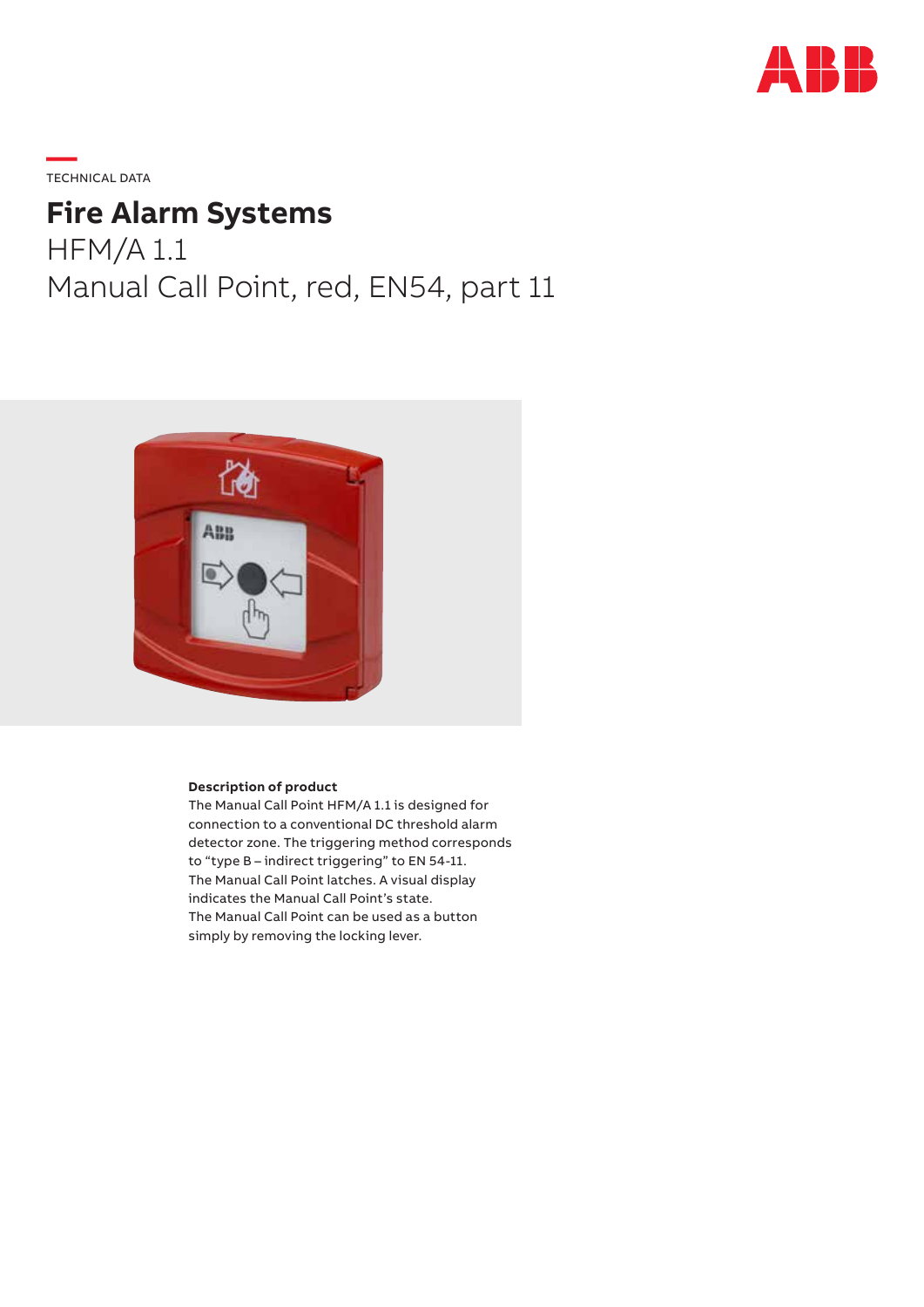#### **Dimension drawing**





#### **Mounting**

The Manual Call Points are mounted at an easily visible location at a height of 1.4 m +0.2 m / -0.4 m. Refer to the DIN VDE 0833-2 standard for information about this.

Mount the housings using suitable oval-head screws with washers.

Countersunk head screws must not be used. The dimension drawing shows the fixing dimensions, the overall dimensions and the predetermined breaking points for FM cable entry.

The upper and lower predetermined breaking points on the rear wall of the Manual Call Point housing can be opened to permit direct mounting on an FM box or hollow-wall box (see dimension drawing; horizontal distance 60 mm). Both SM and FM cable entries are available for the cabling.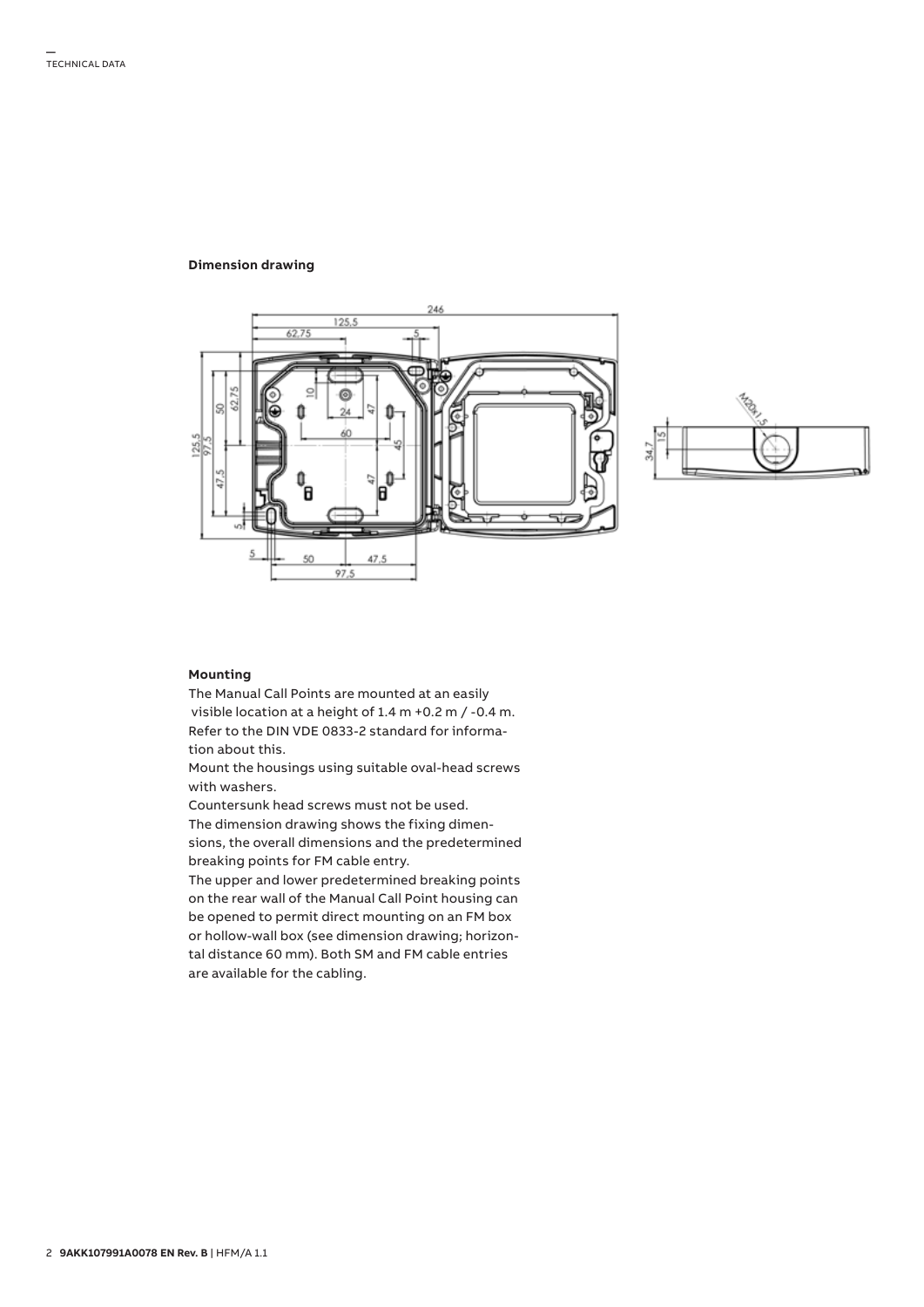#### **Connection**



**—**

#### **LEGEND**

- **1** Zone
- **2** First Manual Call Point
- **3** Next Manual Call Point
- **4** Last Manual Call Point
- **5** Termination resistor

The figure shows how to connect the Manual Call Points to a zone. Each wire is connected individually to the designated terminal. If shielded cables are used, the shield of the incoming and outgoing cables must be looped through using suitable means (e.g. micro cable connecting terminals).

Two holders for fastening micro cable connecting terminals are available on the right-hand side of the control unit.

Ensure the system compatibility of the products.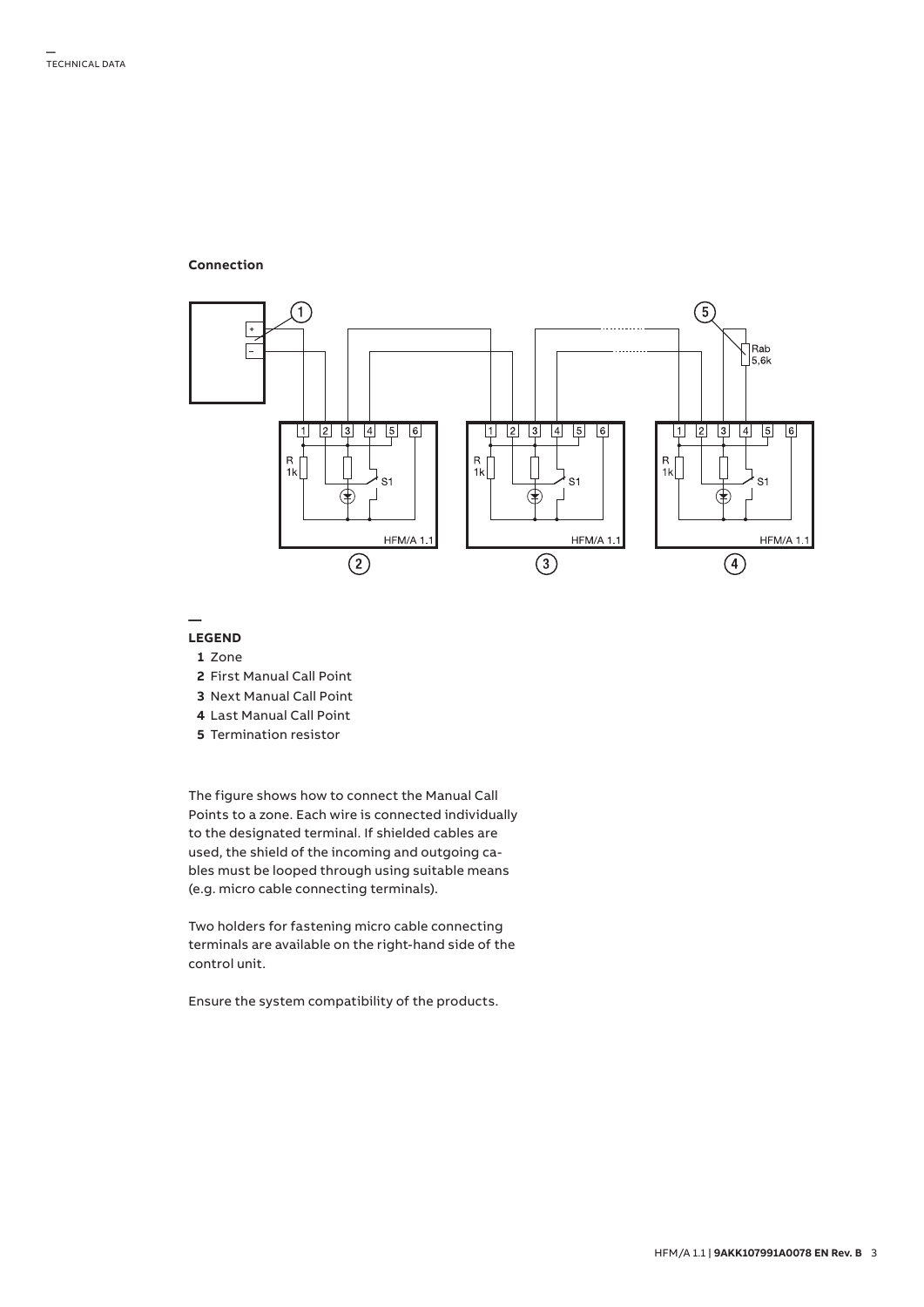#### **Removing the door plate cover**



#### **— LEGEND   1** Gently press inward

The door labeling can be changed.

To do this, remove the door plate cover as shown and then refit it after inserting the required labeling plate.

#### **— PROJECT PLANNING AND OPERATING INFORMATION**

The mounting location for the Manual Call Point is governed by the respective standards and directives (e.g. DIN VDE 0833-2). Manual Call Points that are not in operation must be marked with the "out of order" sign included in the scope of delivery.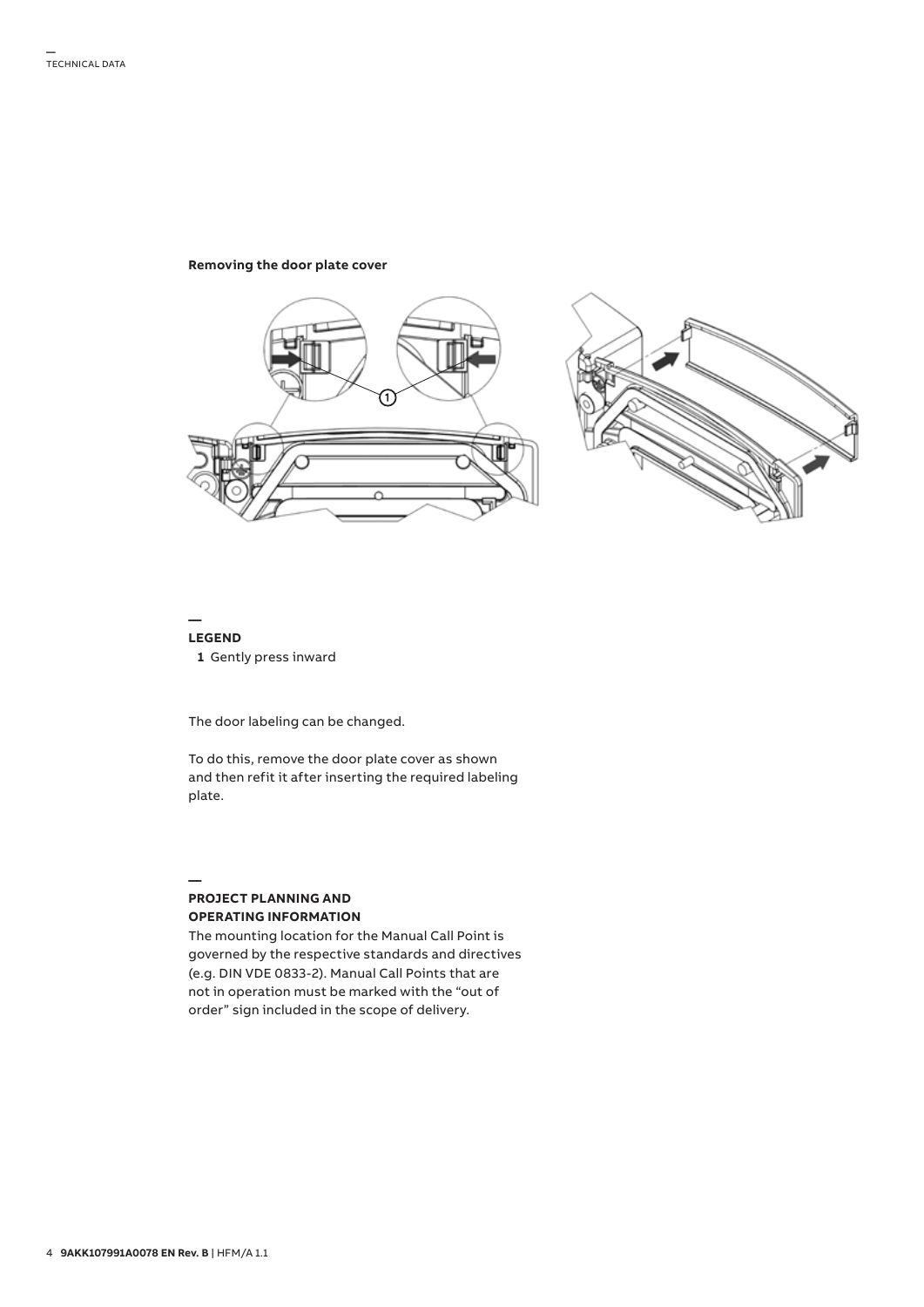| Technical data                                   |                                                                                      |  |  |
|--------------------------------------------------|--------------------------------------------------------------------------------------|--|--|
| Operating voltage                                | 10 – 30 V DC (supplied by the zone)                                                  |  |  |
| Dimensions (W x H x D)                           | 126 x 126 x 35 mm                                                                    |  |  |
| Connection                                       | Screw terminals<br>Max. $1.5$ mm <sup>2</sup>                                        |  |  |
| Cable entry point<br>Top and bottom<br>rear wall | 2 pcs. M20 x 1.5 mm<br>2 pcs. 24 x 10 mm                                             |  |  |
| Weight                                           | 420 g                                                                                |  |  |
| Degree of protection                             | IP43                                                                                 |  |  |
| Rel. humidity                                    | 5 – 95% (non condensing)                                                             |  |  |
| Ambient temperature                              | -20 to +60 °C (continuous operation, without icing)<br>-25 to +70 °C (max. 12 hours) |  |  |
| Manual Call Point to EN54-11, type B             |                                                                                      |  |  |
| CPR number                                       | 0786-CPR-21702                                                                       |  |  |

## **—**

#### **IMPORTANT NOTES**

The Manual Call Points are built using high-quality electronic components and materials that provide excellent resistance to environmental conditions. We nevertheless recommend replacing the Manual Call Points after 10 years of continuous operation in order to lower the risk of limited functionality due to external influences. Ensure that these Manual Call Points are used only with compatible Fire Alarm Control Panels. Fire detection systems must be checked and maintained at regular intervals in order to ensure that they function properly.

Observe the national procedural rules and other internationally recognized fire protection technology standards. A corresponding risk analysis should first be performed to determine the required project planning criteria and then updated on an ongoing basis.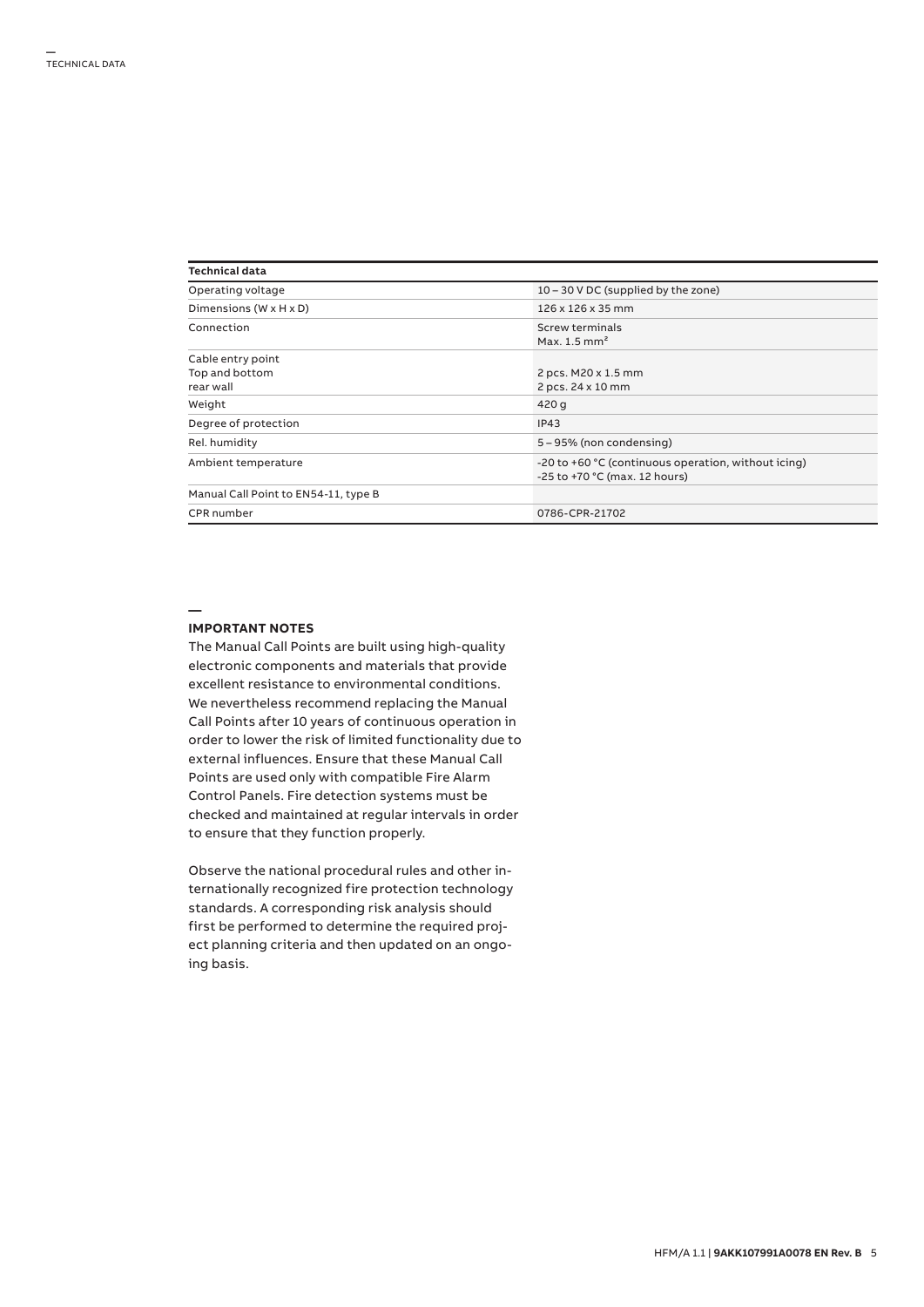#### **IMPORTANT NOTES**

**—**

Mounting and commissioning are only allowed to be carried out by electricians. The appropriate standards, directives, regulations and specifications of the appropriate country should be observed when planning and setting up electrical installations.

- Protect the device from moisture, dirt and damage during transport, storage and operation.
- Operate the device only within the specified technical data!
- Operate the device only in the closed housing. Disconnect the device from the supply of electrical power before mounting.

### **Cleaning**

If devices become dirty, they can be cleaned using a dry cloth or a cloth dampened with a soapy solution. Never use corrosive agents or solutions.

#### **Maintenance**

Proper functioning of each Manual Call Point must be checked at yearly intervals. Additionally, the external intactness (particularly of the glass pane) must be checked during the cyclical inspections or during inspections by the operator. In the event of damage, e.g. during transport and/or storage, repairs are not allowed to be made.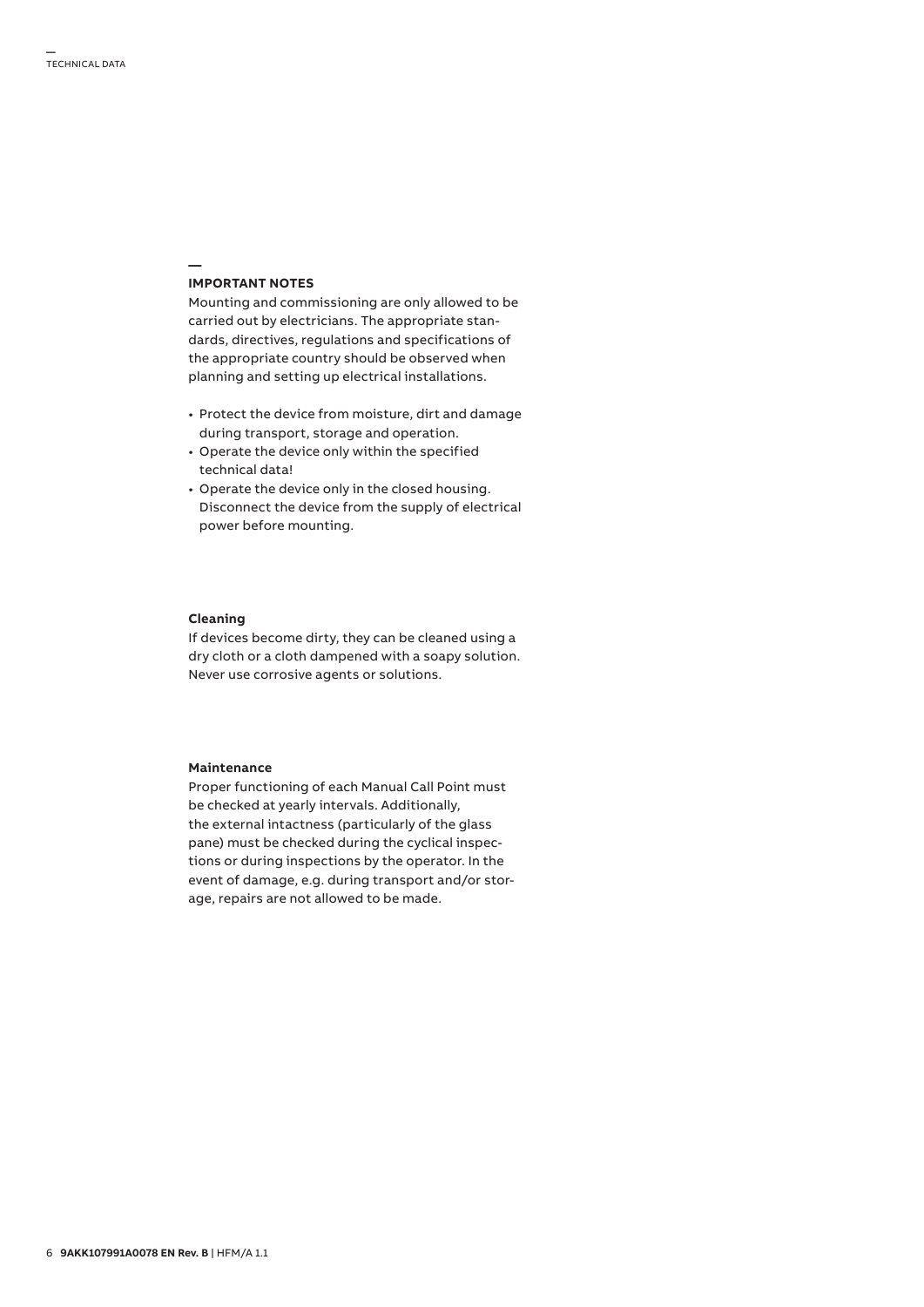| <b>Ordering details</b> |                        |                        |                                   |       |           |  |  |
|-------------------------|------------------------|------------------------|-----------------------------------|-------|-----------|--|--|
| Device type             | <b>Product Name</b>    | Order No.              | bbn 40 53546 Weight<br><b>EAN</b> | 1 pc. | Packaging |  |  |
|                         |                        |                        |                                   | [kg]  | [pcs.]    |  |  |
| <b>HFM/A 1.1</b>        | Manual Call Point, red | 2CDG430118R0011 047912 |                                   | 0.420 |           |  |  |